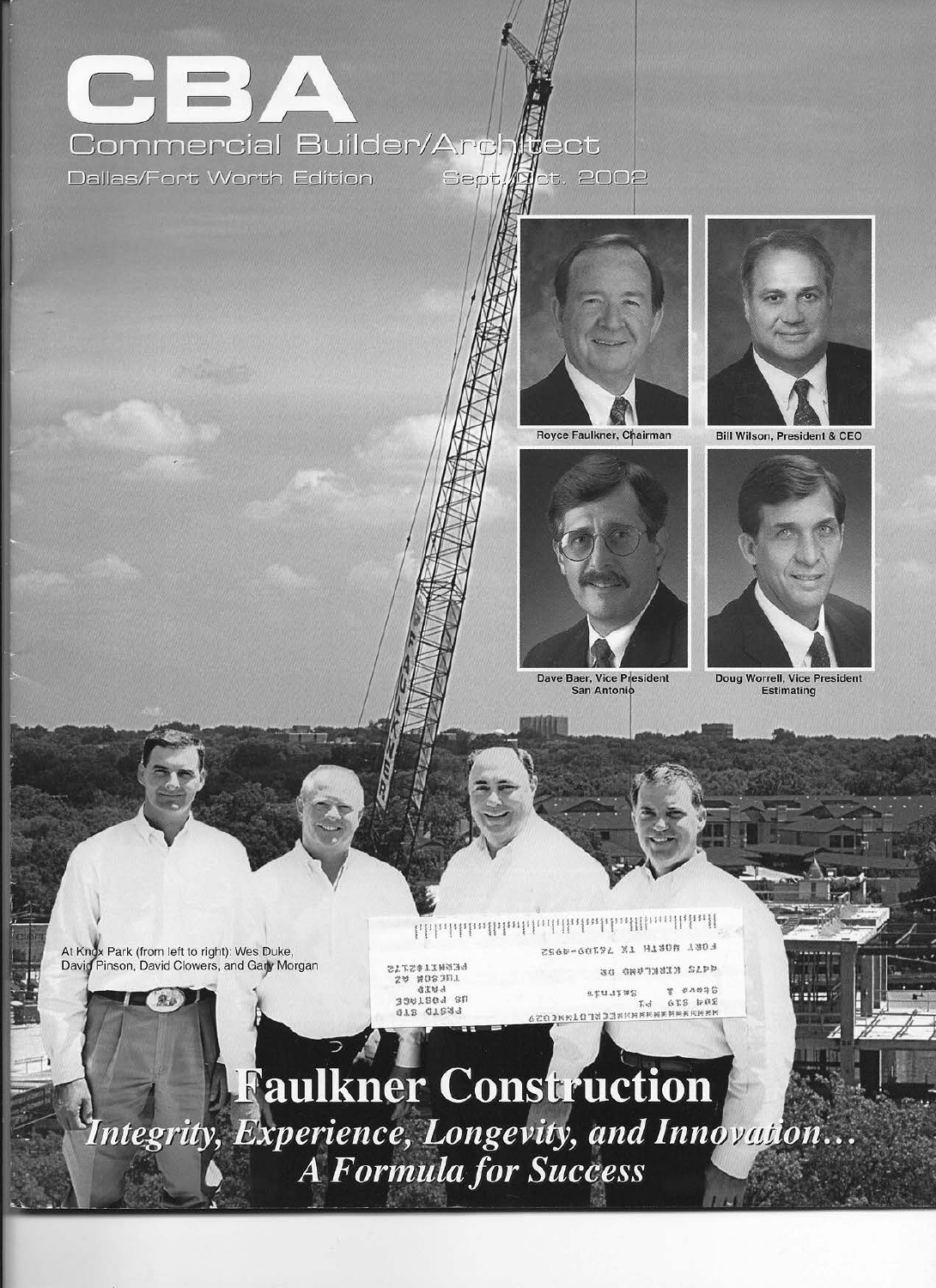## **Bridging the Gap** *B\' John Spencer; International Construction Data. Inc.*

The computer age has changed many aspects of virtually every industry. Ours is no exception. Arguably, some are for the better, some are not. If we could look ahead to the future, say 200 hundred years from now, it would be very interesting indeed to see how the computer has either enhanced or detracted from the quality of human life, For me it would be especially fascinating to see how a set of plans is made ready for use in the field.

If we could jump into our time machine and work with the builder of the future for one day, it would give us back here in the 21st century the proper frame of reference to understand that our methods are still evolving and will change. The fact that we still use paper in this digital age will no doubt seem laughable to our future builder, but would seem perfectly logical to the builder of 2,000 or even 5,000 years ago.

The importance of a set of plans, no matter what the medium or what time pe- . riod in human history, cannot be overstated. It is quite literally the ''bridge'' between concept and concrete, imagination to reality. There is no other single item that contributes as much to the successful completion of a project. Even the best contractors can be overwhelmed (and in some cases overcome) by a truly bad or incomplete set of instructions, At best the delays and extra cost involved can be enormousat worst, everyone loses. The owner may not get what he wanted or paid for and the builder can't recoup what he has had to spend to try and correct the problems. If he does, it will ultimately cost the owner.

There are many factors that can contribute to a less-than-adequate set of plans, not the least of which is money, While money itself cannot guarantee a perfect set of plans, the lack of money or insufficient budget can "hamstring" a design team and cause problems before the first machine starts moving dirt, Changes made to a design, if not carried from concept (owner/architect), to engineers (structural/civil), and finally to builder-if that protocol is not followed exactly (it evolved that way for a reason)then strange things can happen.

In my 30 years of working between designers and builders, I have for the most part been very fortunate in working with some very great plan sets, Like anything else in this life, experience makes a difference. I have also been involved with some PLANS FROM HELL.

The objective of this article is not to lay blame on anyone group or entity; rather, it is more important to examine or contrast a truly great set of plans with what we shall call a "not-so-great set of plans." In dealing with the affairs of we humans, it is important to keep in mind that none of us are perfect and mistakes and oversights are going to happen. With the great design teams and plan sets I spoke of, how these mistakes and oversights are handled are but one of the defining areas of the integrity and experience required to reach the plateau of excellence that these companies enjoy.

In an earlier Bridging The Gap, I made a comment that architects are required to think in concepts. It is important that their minds not be bound by the same restrictions that all of the other disciplines, structural, civil, contractor, etc., are forced to live with, If this were not the case, architecture would be quite boring and never change.

It is a powerful thing indeed when a architect and owner sit down and discuss something that only exists in the imagination and begin the process of turning a dream into reality, It is the most important (at least the most visible) aspect of our existence, one that sets us apart from the rest of God's creatures. The architect's position is not casual.

As the progression from imagination to  $\Rightarrow$